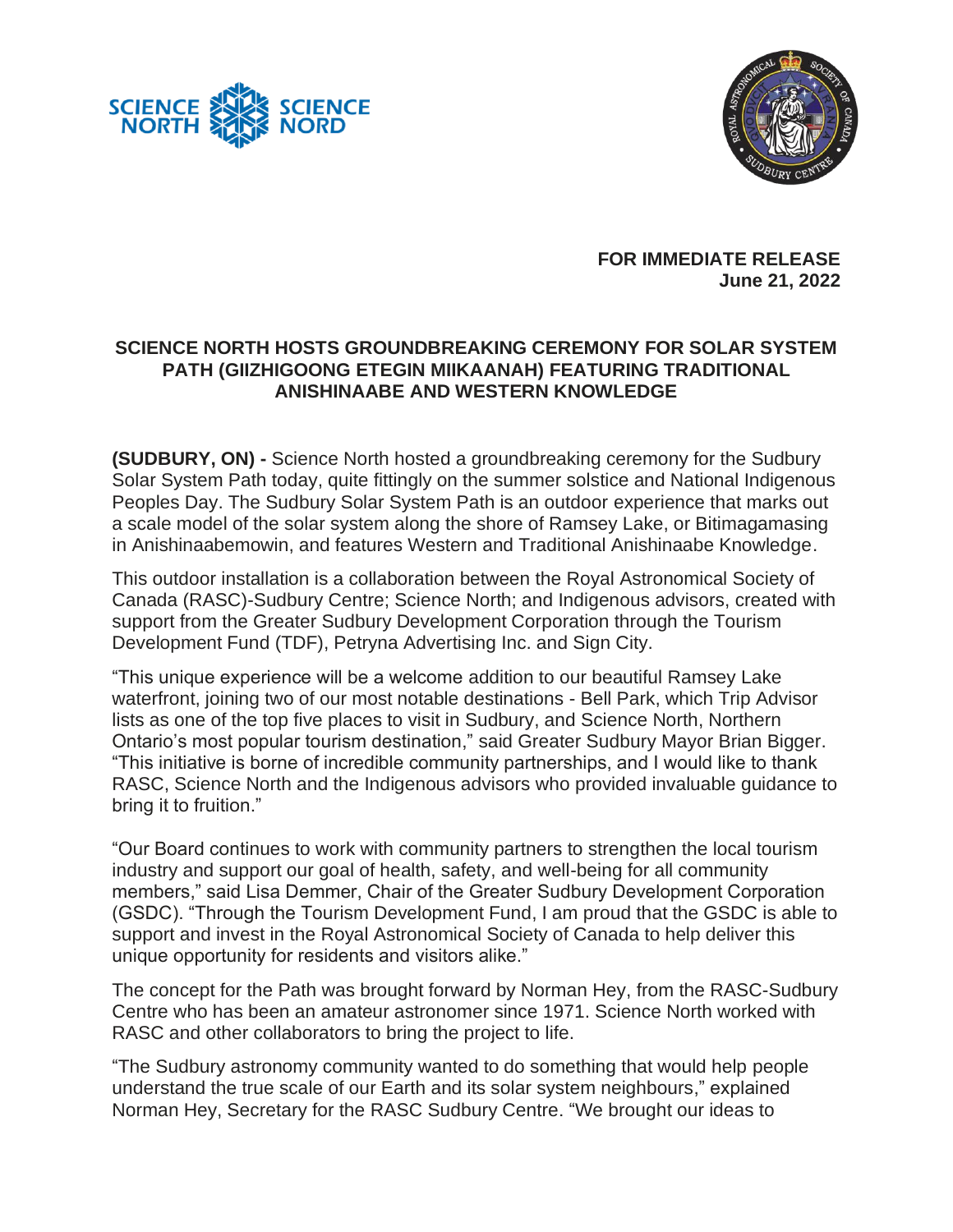Science North, and it was obvious from the start that we had found a partner who could help us bring this kind of project to life. With the generous support of the TDF, Sudbury's most popular waterfront now hosts a space front as well, putting Sudbury in the same league as many of the world's major cities along the beautiful shore of Bitimagamasing. We hope it brings a better appreciation of the true vastness of space and our fragile place in it."

Will Morin, a local Ojibwe educator, storyteller, and artist provided Indigenous knowledge and artwork. Dominic Beaudry, Member of the Science North Northeast Indigenous Advisory Committee and Anishinaabe educator from Sudbury and Manitoulin region provided invaluable guidance with the content and translations. Science North is working with an Anishinaabemwid (one who speaks Anishinaabemowin) from Adikamegshiing (Atikameksheng) to provide the information in this signage in Anishinaabemowin.

Beaudry shared, "I am so excited to be part of the Giizhigoong Etegin Miikaanah project. This will be an engaging learning opportunity for students and all community members to learn about our solar system while enjoying their walk along beautiful Ramsey Lake (Bitimagamasing). Engaging participants in science while learning the Anishinaabe language meets the spirit and intent of the Truth and Reconciliation calls to action. Science North is doing amazing work in the City of Sudbury and with the First Nation communities."

Providing the signs trilingually (Anishinaabe, French and English) was an obvious choice for an outdoor experience built on the success of Science North's award-winning Planetarium show *Under the Same Stars: Minwaadiziwin*, which was playing for free all day as part of Science North's recognition of National Indigenous Peoples Day.

In addition to honouring Traditional Anishinaabe Knowledge, celebrating the Anishinaabemowin language, and promoting an understanding of the cultural history of this land, this fun, educational and accessible outdoor experience will engage tourists and locals as they enjoy a walk along the Jim Gordon Boardwalk and learn about the Sun, Moon, Earth and the planets in our solar system. QR (Quick Response) codes will allow visitors to access expanded and frequently updated science content and learn about upcoming astronomical events in and around Greater Sudbury on Science North's website.

Julie Moskalyk, Science Director at Science North shared, "We heard more than ever during the pandemic that our visitors are seeking accessible, educational, science–rich outdoor experiences. This project perfectly aligned with an opportunity to create a new experience that highlights Indigenous and Western astronomy knowledge, features multiple languages and supports people exploring learning beyond the walls of Science North, while being physically active in our beautiful community."

Starting at Science North, the Path will follow the shore of Ramsey Lake (Bitimagamasing) to the end of McNaughton Terrace. At this 2 km scale, the starting point will be the Sun as a 60 cm reflective gold ball on the lakeshore beside Science North. Following the Path each of the eight planets will be represented by a sign with a scaled graphic and information about the planet. The four signs for the rocky planets will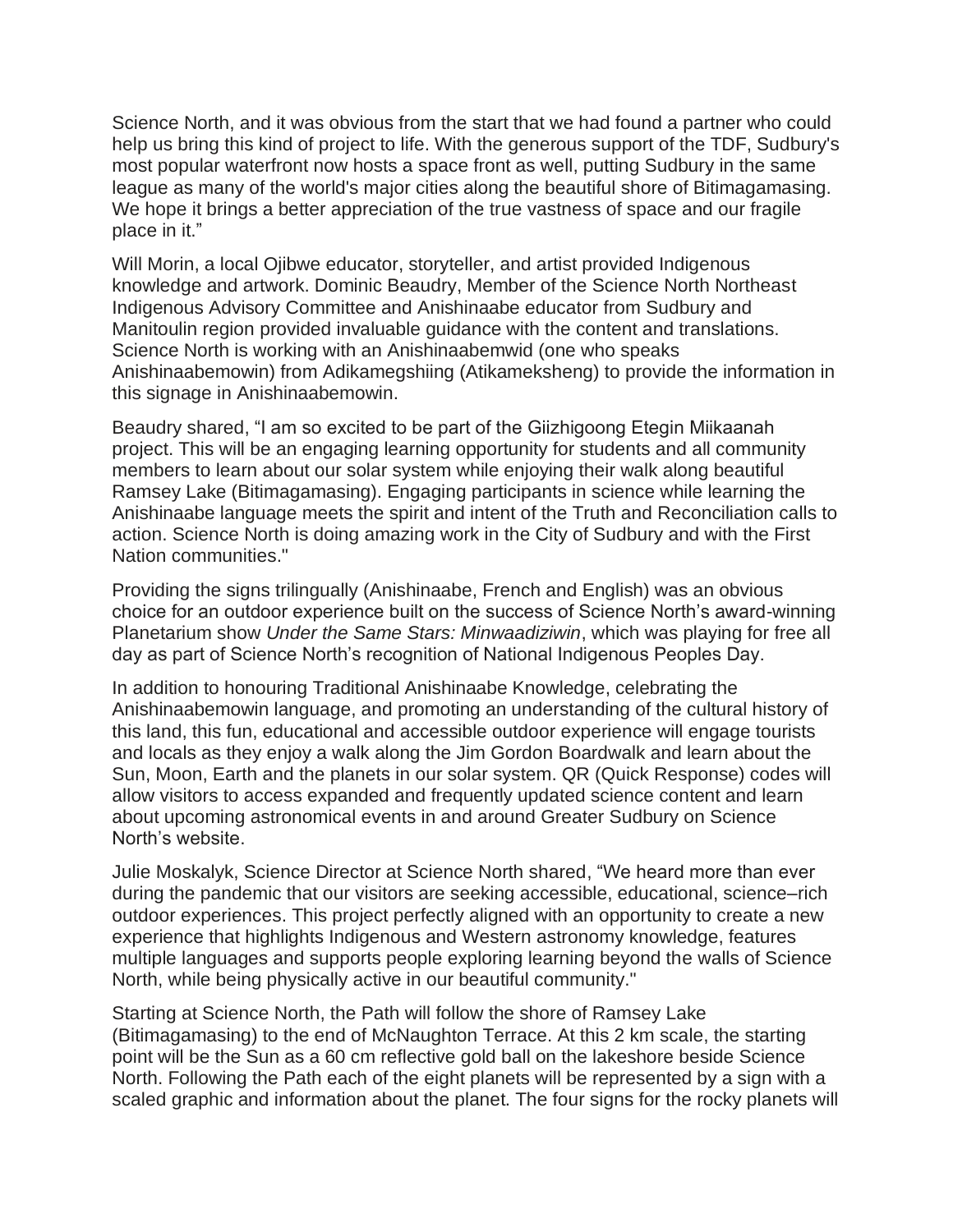be set along the shore and on the boardwalk beside Science North. The four signs for the gas and ice giants will be on the Jim Gordon Boardwalk.

The Sudbury Solar System Path will be fully installed for the public to enjoy early this summer.

**Supported by:**



## **About Science North**

Science North is Northern Ontario's most popular tourist attraction and an educational resource for children and adults across the province. Science North maintains the second and eighth largest science centres in Canada. Science North's attractions include a science centre, IMAX® theatre, digital Planetarium, butterfly gallery, special exhibits hall, and Dynamic Earth: Home of the Big Nickel. Science North, in partnership with Laurentian University, offers North America's first and only comprehensive Science Communication program, a joint Master's and Graduate Diploma program. As part of its mandate, Science North provides science experiences throughout Northern Ontario including outreach to schools and festivals, summer science camps and more, and has a permanent base in Thunder Bay providing outreach to the Northwest. Science North is an agency of the Government of Ontario. For information, visit sciencenorth.ca.

## **About RASC-Sudbury Centre**

The Sudbury Astronomy Club, a designated [Royal Astronomical Society of Canada](https://sudburyastronomyclub.com/)  [\(RASC\) Sudbury Centre,](https://sudburyastronomyclub.com/) was founded in 1981 and has the mission of *promoting and increasing knowledge in astronomy and related sciences through public outreach and education*. RASC-Sudbury Centre operates the Ken Odaisky Memorial Observatory located at Camp Wassakwa near Fairbanks Provincial Park. The Centre organizes evening and nighttime star party events at locations across the city, including Science North, and at provincial parks in the region and hosts regular public meetings at the Doran Planetarium at Laurentian University.

RASC-Sudbury Centre and Science North have collaborated for over 30 years on initiatives that engage audiences in astronomy and related sciences and promote tourism throughout the City and region.

For more information, visit<https://sudburyastronomyclub.com/>